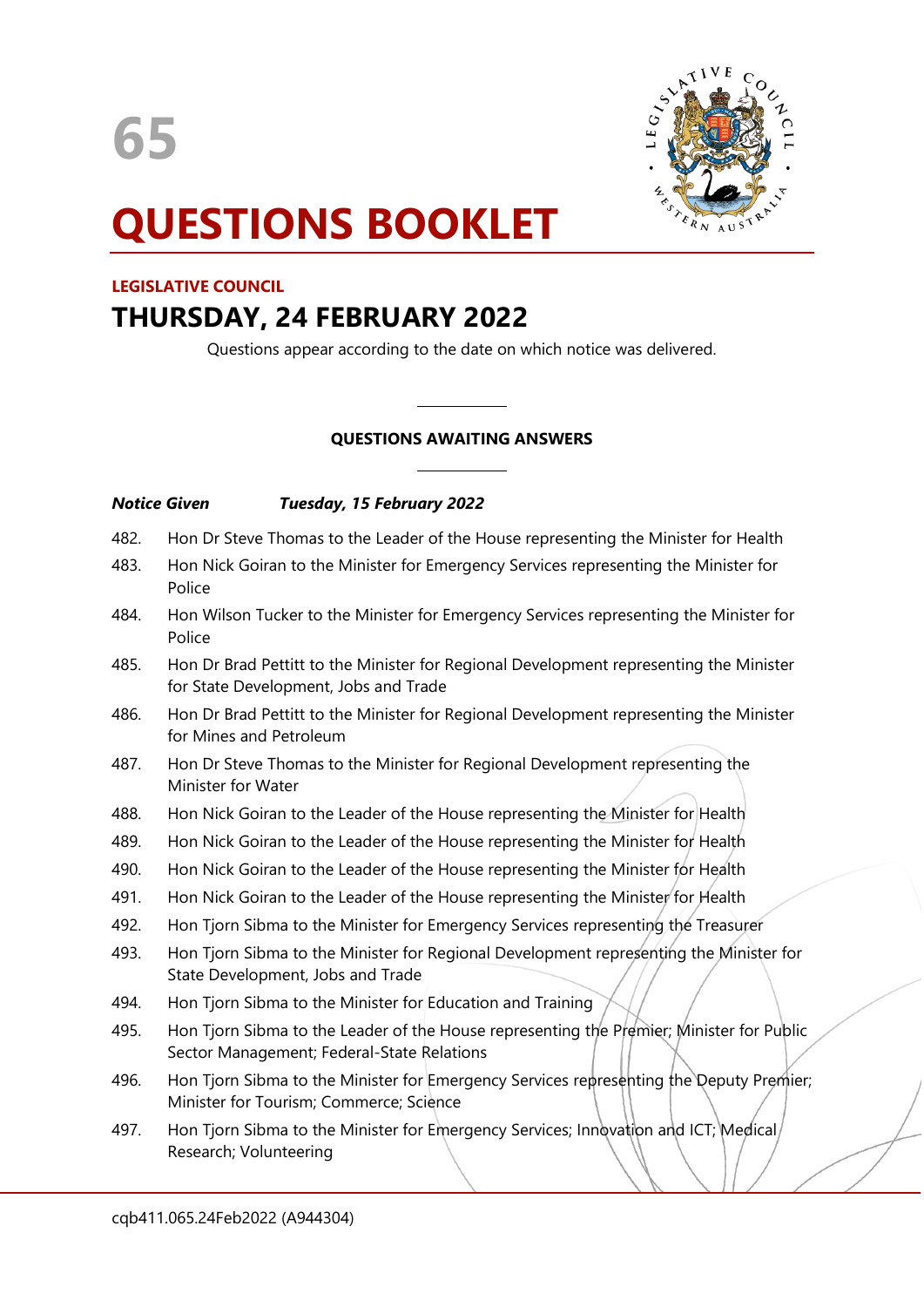#### **Questions Awaiting Answers**

- 498. Hon Tjorn Sibma to the Minister for Regional Development; Agriculture and Food; Hydrogen Industry
- 499. Hon Tjorn Sibma to the Parliamentary Secretary representing the Minister for Culture and the Arts; Sport and Recreation; International Education; Heritage
- 500. Hon Tjorn Sibma to the Parliamentary Secretary representing the Attorney General; Minister for Electoral Affairs
- 501. Hon Tjorn Sibma to the Minister for Emergency Services representing the Minister for Police; Road Safety; Defence Industry; Veterans Issues
- 502. Hon Tjorn Sibma to the Minister for Regional Development representing the Minister for Mines and Petroleum; Energy; Corrective Services; Industrial Relations
- 503. Hon Tjorn Sibma to the Leader of the House representing the Minister for Transport; Planning; Ports
- 504. Hon Tjorn Sibma to the Minister for Emergency Services representing the Minister for Finance; Aboriginal Affairs; Racing and Gaming; Citizenship and Multicultural Interests
- 505. Hon Tjorn Sibma to the Leader of the House representing the Minister for Child Protection; Women's Interests; Prevention of Family and Domestic Violence; Community Services
- 506. Hon Tjorn Sibma to the Minister for Regional Development representing the Minister for Water; Forestry; Youth
- 507. Hon Tjorn Sibma to the Leader of the House representing the Minister for Health; Mental Health
- 508. Hon Tjorn Sibma to the Leader of the House representing the Minister for Housing; Lands; Homelessness; Local Government
- 509. Hon Tjorn Sibma to the Parliamentary Secretary representing the Minister for Disability Services; Small Business; Fisheries; Seniors and Ageing
- 510. Hon Tjorn Sibma to the Minister for Emergency Services representing the Minister for Environment; Climate Action
- 511. Hon Tjorn Sibma to the Minister for Emergency Services representing the Treasurer
- 512. Hon Tjorn Sibma to the Minister for Regional Development representing the Minister for State Development, Jobs and Trade
- 513. Hon Tjorn Sibma to the Minister for Education and Training
- 514. Hon Tjorn Sibma to the Leader of the House representing the Premier; Minister for Public Sector Management; Federal-State Relations
- 515. Hon Tjorn Sibma to the Minister for Emergency Services representing the Deputy Premier; Minister for Tourism; Commerce; Science
- 516. Hon Tjorn Sibma to the Minister for Emergency Services; Innovation and ICT; Medical Research; Volunteering

cqb411.065.24Feb2022 (A944304)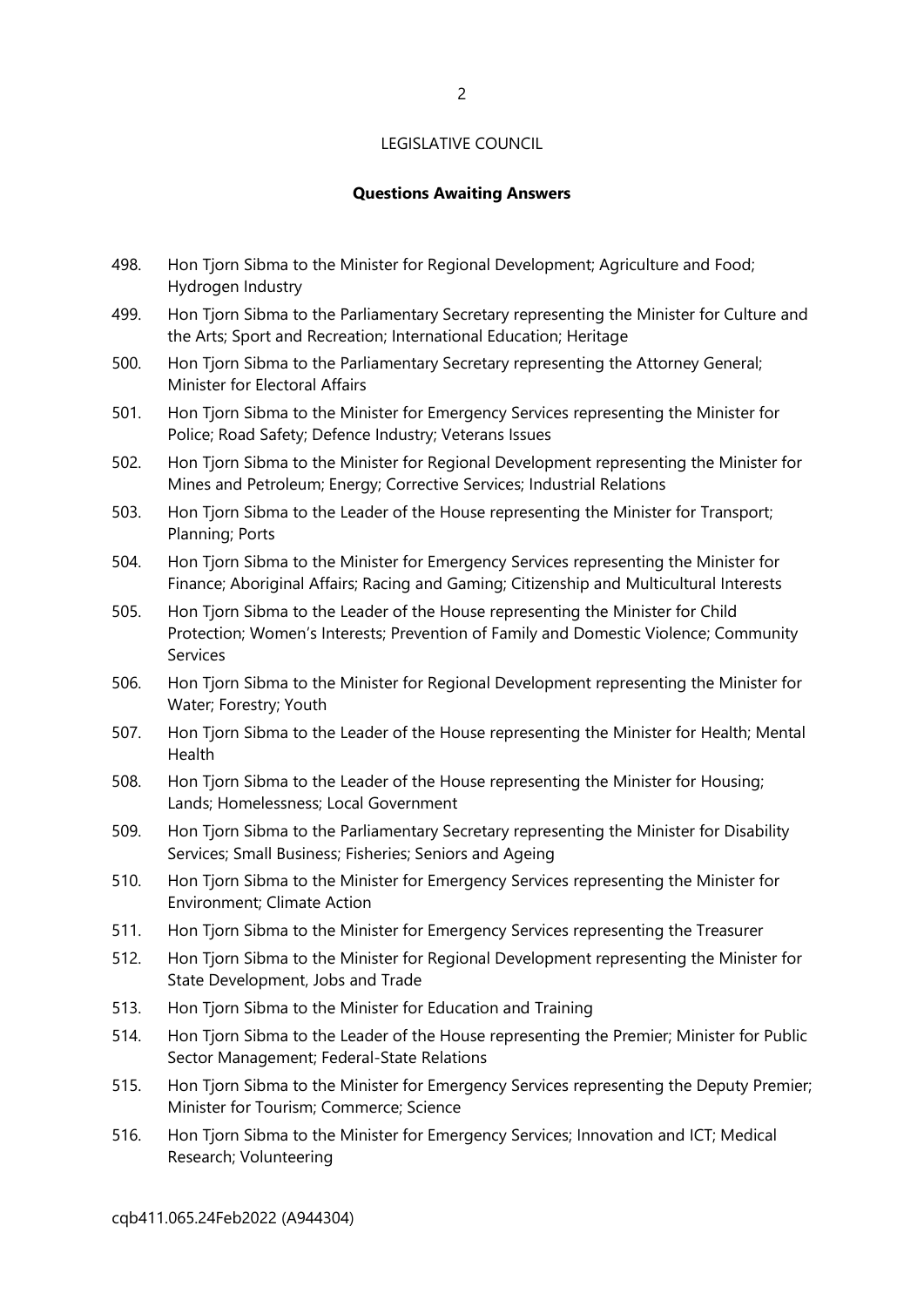#### **Questions Awaiting Answers**

- 517. Hon Tjorn Sibma to the Minister for Regional Development; Agriculture and Food; Hydrogen Industry
- 518. Hon Tjorn Sibma to the Parliamentary Secretary representing the Minister for Culture and the Arts; Sport and Recreation; International Education; Heritage
- 519. Hon Tjorn Sibma to the Parliamentary Secretary representing the Attorney General; Minister for Electoral Affairs
- 520. Hon Tjorn Sibma to the Minister for Emergency Services representing the Minister for Police; Road Safety; Defence Industry; Veterans Issues
- 521. Hon Tjorn Sibma to the Minister for Regional Development representing the Minister for Mines and Petroleum; Energy; Corrective Services; Industrial Relations
- 522. Hon Tjorn Sibma to the Leader of the House representing the Minister for Transport; Planning; Ports
- 523. Hon Tjorn Sibma to the Minister for Emergency Services representing the Minister for Finance; Aboriginal Affairs; Racing and Gaming; Citizenship and Multicultural Interests
- 524. Hon Tjorn Sibma to the Leader of the House representing the Minister for Child Protection; Women's Interests; Prevention of Family and Domestic Violence; Community Services
- 525. Hon Tjorn Sibma to the Minister for Regional Development representing the Minister for Water; Forestry; Youth
- 526. Hon Tjorn Sibma to the Leader of the House representing the Minister for Health; Mental Health
- 527. Hon Tjorn Sibma to the Leader of the House representing the Minister for Housing; Lands; Homelessness; Local Government
- 528. Hon Tjorn Sibma to the Parliamentary Secretary representing the Minister for Disability Services; Small Business; Fisheries; Seniors and Ageing
- 529. Hon Tjorn Sibma to the Minister for Emergency Services representing the Minister for Environment; Climate Action
- 530. Hon Dr Brad Pettitt to the Minister for Emergency Services representing the Minister for Environment
- 531. Hon Dr Brad Pettitt to the Minister for Emergency Services representing the Minister for Environment

#### *Notice Given Wednesday, 16 February 2022*

- 532. Hon Donna Faragher to the Leader of the House representing the Minister for Community Services
- 533. Hon Donna Faragher to the Minister for Regional Development
- 534. Hon Donna Faragher to the Minister for Education and Training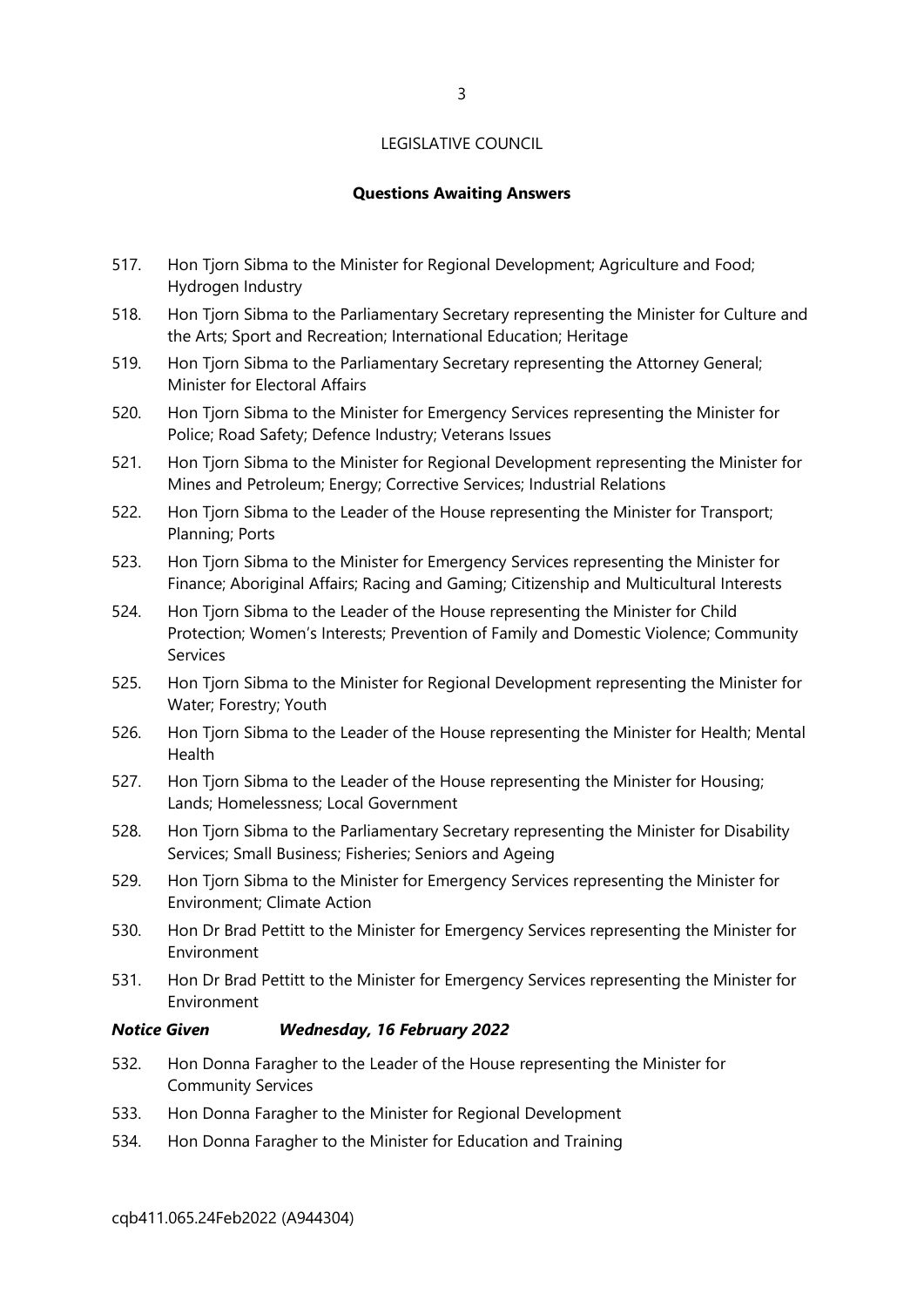#### **Questions Awaiting Answers**

#### *Notice Given Thursday, 17 February 2022*

- 535. Hon Dr Brian Walker to the Parliamentary Secretary representing the Minister for Electoral Affairs
- 536. Hon Wilson Tucker to the Leader of the House representing the Premier
- 537. Hon Wilson Tucker to the Leader of the House representing the Premier
- 538. Hon Donna Faragher to the Minister for Education and Training
- 539. Hon Dr Steve Thomas to the Minister for Regional Development representing the Minister for Forestry
- 540. Hon Dr Steve Thomas to the Minister for Regional Development representing the Minister for Forestry
- 541. Hon Donna Faragher to the Leader of the House representing the Minister for Health
- 542. Hon Donna Faragher to the Leader of the House representing the Minister for Health
- 543. Hon Donna Faragher to the Leader of the House representing the Minister for Health
- 544. Hon Donna Faragher to the Leader of the House representing the Minister for Health

#### *Notice Given Tuesday, 22 February 2022*

- 545. Hon Wilson Tucker to the Leader of the House representing the Premier
- 546. Hon Wilson Tucker to the Leader of the House representing the Premier
- 547. Hon Wilson Tucker to the Leader of the House representing the Premier
- 548. Hon Dr Brad Pettitt to the Minister for Regional Development representing the Minister for Forestry
- 549. Hon Dr Brad Pettitt to the Minister for Emergency Services representing the Minister for Environment
- 550. Hon Martin Aldridge to the Leader of the House representing the Premier
- 551. Hon Martin Aldridge to the Leader of the House representing the Minister for Health
- 552. Hon Dr Steve Thomas to the Leader of the House representing the Minister for Planning
- 553. Hon Martin Aldridge to the Leader of the House representing the Minister for Health
- 554. Hon Martin Aldridge to the Leader of the House representing the Minister for Health
- 555. Hon Martin Aldridge to the Leader of the House representing the Minister for Health

#### *Notice Given Wednesday, 23 February 2022*

- 556. Hon Donna Faragher to the Minister for Education and Training
- 557. Hon Donna Faragher to the Minister for Education and Training
- 558. Hon Donna Faragher to the Minister for Education and Training
- 559. Hon Donna Faragher to the Leader of the House representing the Minister for Health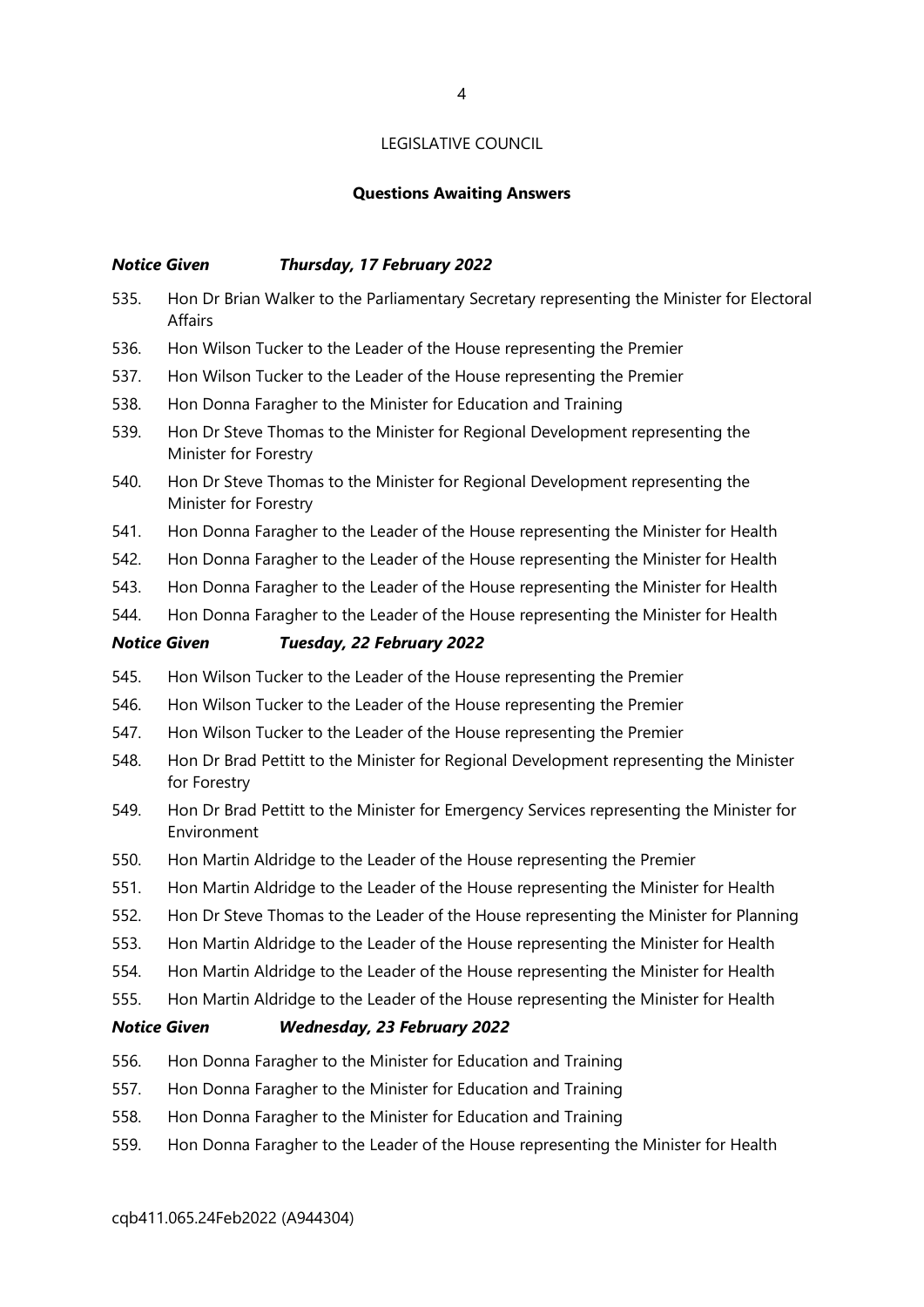#### **Questions Awaiting Answers**

- 560. Hon Donna Faragher to the Leader of the House representing the Minister for Community Services
- 561. Hon Donna Faragher to the Minister for Education and Training
- 562. Hon Donna Faragher to the Leader of the House representing the Minister for Community Services
- 563. Hon Tjorn Sibma to the Minister for Emergency Services representing the Minister for Climate Action
- 564. Hon Wilson Tucker to the Leader of the House representing the Premier
- 565. Hon Wilson Tucker to the Leader of the House representing the Minister for Health
- 566. Hon Dr Brad Pettitt to the Minister for Emergency Services representing the Minister for Environment
- 567. Hon Martin Aldridge to the Leader of the House representing the Minister for Health